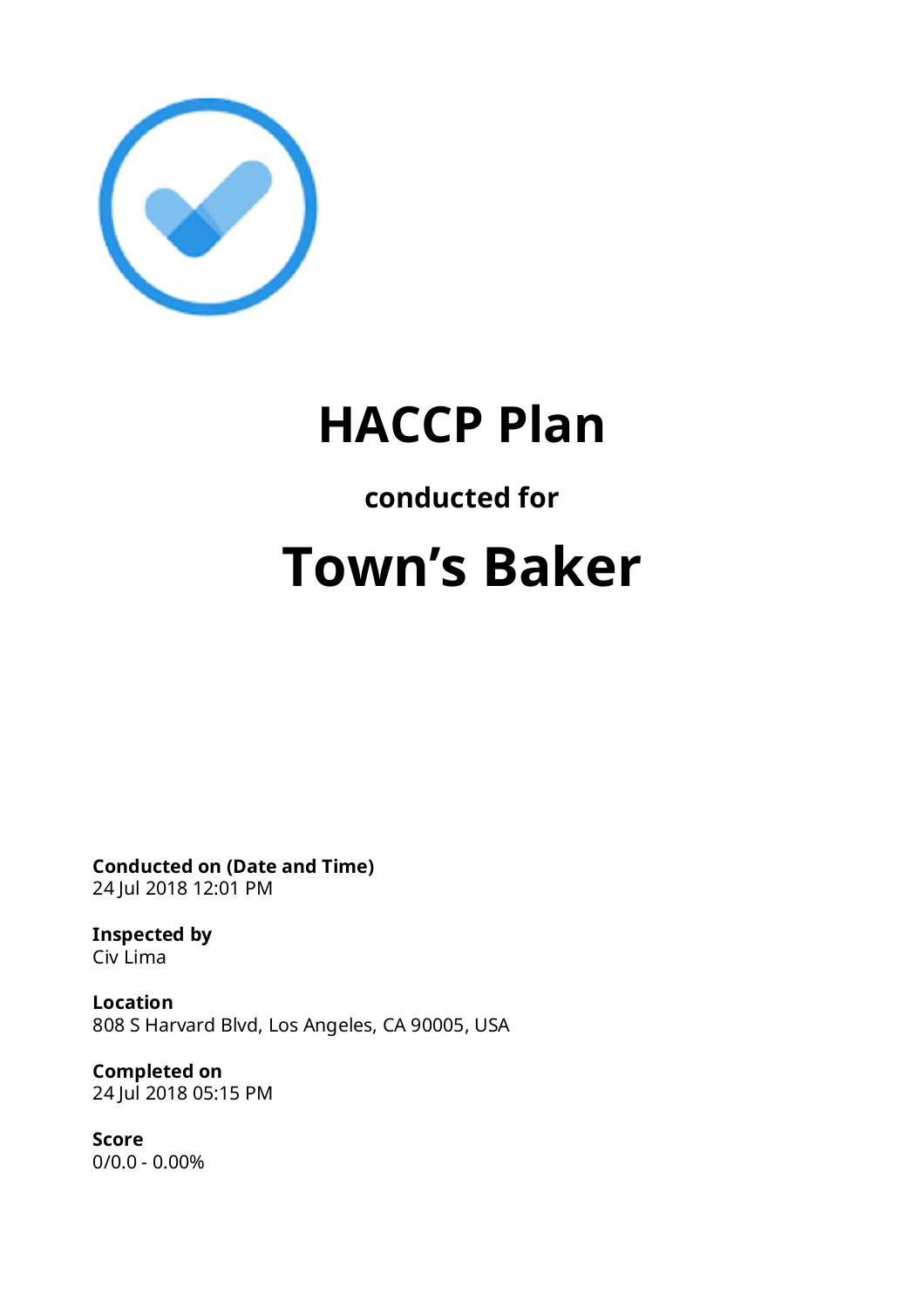### **Audit**

| Question                                                                                         | Response                     | <b>Details</b>                                                                                                                                                        |  |  |
|--------------------------------------------------------------------------------------------------|------------------------------|-----------------------------------------------------------------------------------------------------------------------------------------------------------------------|--|--|
| <b>General Information</b>                                                                       |                              |                                                                                                                                                                       |  |  |
| Name and Position of the participants                                                            | Pan LaSalle, Site Supervisor |                                                                                                                                                                       |  |  |
| Description of the product and intended<br>use                                                   | Meat stuffing                |                                                                                                                                                                       |  |  |
| Consumers                                                                                        | <b>Restaurant customers</b>  |                                                                                                                                                                       |  |  |
| Description of the process                                                                       | Processing of meat stuffing  |                                                                                                                                                                       |  |  |
| Take a photo of the reviewed flow diagram or<br>Appendix 1                                       |                              |                                                                                                                                                                       |  |  |
| Draw the reviewed flow diagram                                                                   |                              |                                                                                                                                                                       |  |  |
| <b>Standard Operating Procedures at CCP's</b>                                                    |                              |                                                                                                                                                                       |  |  |
| Click "Add" button for critical control point                                                    |                              |                                                                                                                                                                       |  |  |
| <b>Critical Control Point 1</b>                                                                  |                              |                                                                                                                                                                       |  |  |
| Critical Control Point . Identify the step<br>that has been determined to be a CCP               |                              | Deboxing of received frozen meat delivery                                                                                                                             |  |  |
| Significant Hazard . Identify the hazard of<br>concern                                           |                              | Contamination due to exposure                                                                                                                                         |  |  |
|                                                                                                  |                              |                                                                                                                                                                       |  |  |
| <b>Critical Limits</b>                                                                           | unboxing.                    | Must be processed not more than allowed minutes after                                                                                                                 |  |  |
| <b>Monitoring</b>                                                                                |                              |                                                                                                                                                                       |  |  |
| What equipment will be used?                                                                     | Timer                        |                                                                                                                                                                       |  |  |
| How you will monitor the process at this<br>step to ensure that the process is under<br>control? | log.                         | Use the timer and take note the minutes captured by<br>the CCTV cameras and make sure to match the batch of<br>products received with batch code of deliveries on the |  |  |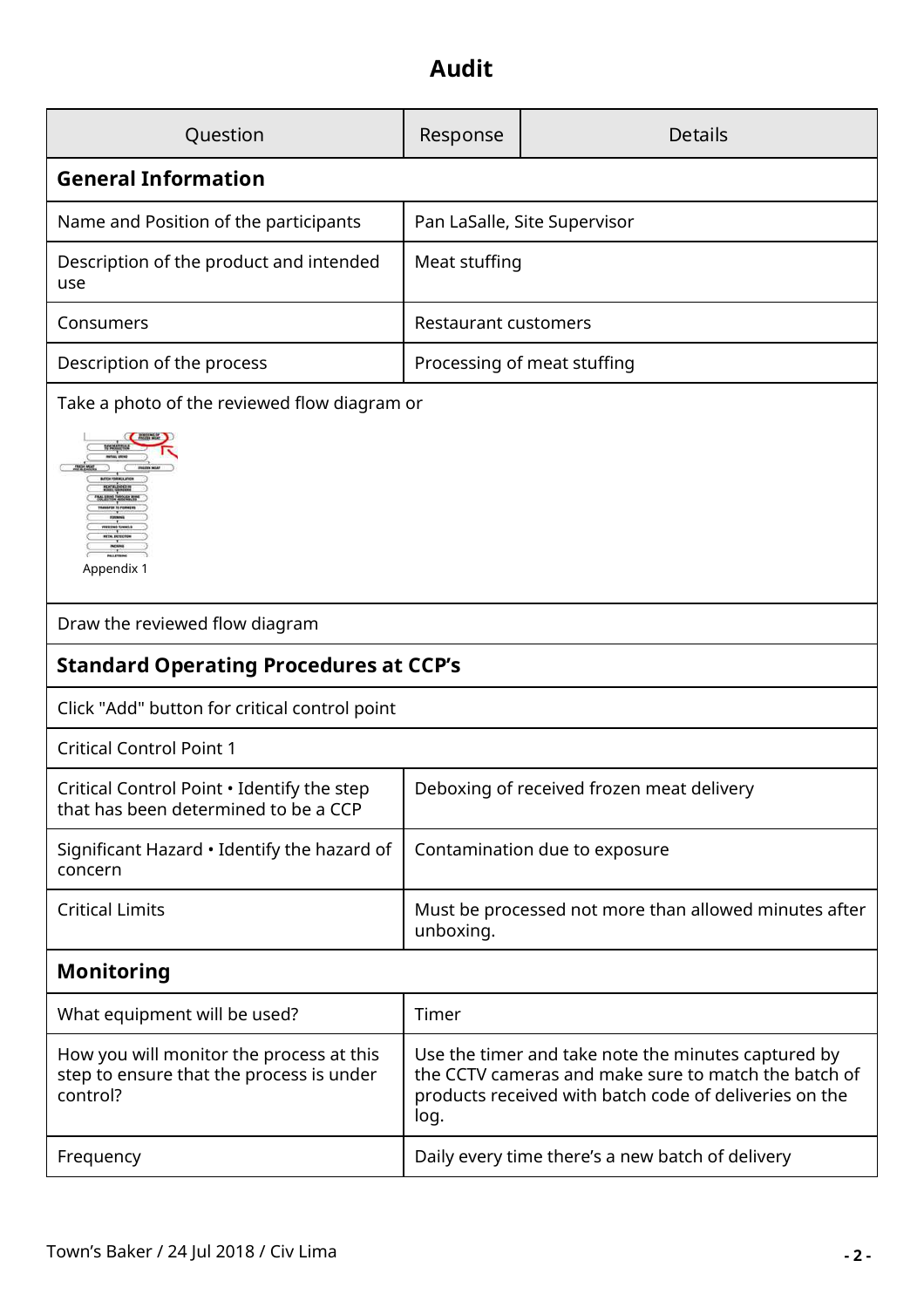| Question                                                                                                                                                                                                                                 |          |                                                                  | Response       |                      | <b>Details</b>                                         |  |
|------------------------------------------------------------------------------------------------------------------------------------------------------------------------------------------------------------------------------------------|----------|------------------------------------------------------------------|----------------|----------------------|--------------------------------------------------------|--|
| Who will do the monitoring?                                                                                                                                                                                                              |          | Site supervisor                                                  |                |                      |                                                        |  |
| List the procedures you will follow if a<br>critical limit is exceeded. Include both the<br>actions you will take to bring the process<br>back under control and how you will<br>handle any product that might potentially<br>be unsafe. |          | Seal the product and label unsafe and get ready for<br>disposal. |                |                      |                                                        |  |
| <b>Completion</b>                                                                                                                                                                                                                        |          |                                                                  |                |                      |                                                        |  |
| Recommendations                                                                                                                                                                                                                          |          |                                                                  | contamination. |                      | All employees should also be in proper PPE to minimize |  |
| <b>Full Name and</b><br>Signature of the<br>Inspector                                                                                                                                                                                    | Civ Lima |                                                                  |                | 24 Jul 2018 05:07 PM |                                                        |  |